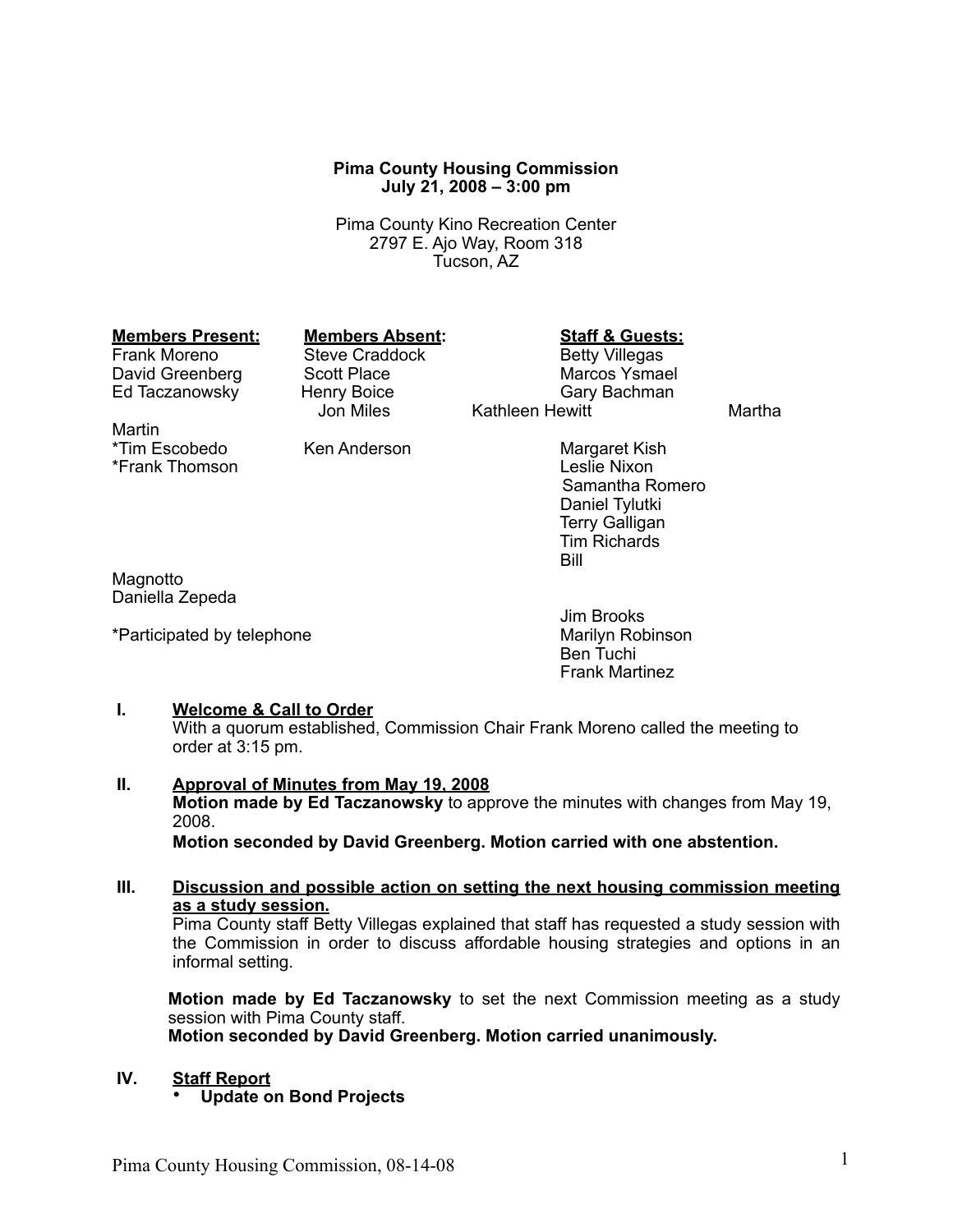Pima County staff Marcos Ysmael informed the Commission that both the West Ochoa project and the Corazon Del Pueblo Phase II were completed in June. He stated that the rest of the projects are progressing accordingly, with the exception of Copper Vista II, which will begin construction in August.

Commissioner Jon Miles inquired about the status of the Ghost Ranch Lodge. Marcos Ysmael reminded the Commission that they had recommended the project to the Board of Supervisors, but it was contingent on the project receiving tax credits. He explained that the project had been approved for a 9% tax credit, but is trying to negotiate the Governor's Discretionary Award for a 4% tax credit, so approval of funds is open until the rest of the funding is secured.

Commissioner David Greenberg asked about the status of the Sunnyside Point project. Marcos Ysmael explained that the project had not yet been submitted to the Commission for review, and that Pima County staff had requested additional information regarding the project, and that the proposal was going to be resubmitted.

• **Discussion on proposal to be submitted by staff for program to purchase existing housing using bond funds.** 

Pima County staff Betty Villegas informed the Commission that staff is continuing to work on a proposal for purchasing foreclosed houses. She stated that staff is looking into various models, including a community land trust and a rental program. She also stated that the County needed to be prepared with a viable program where bond funds could be used as leverage should the Federal Housing Legislation currently in Congress be passed.

#### • **Manufactured/Affordable Housing Strategies meeting update**

Pima County staff Daniel Tylutki stated that the Manufactured and Affordable Housing Committee was now in the process of looking at manufacture housing. He informed the Commission that they were focusing on three things: location (zoning), design standards, and enforcement. He explained that they should be concluding the manufactured housing element within the next couple months, and would then look back to the affordable housing policies, which should come to the Commission sometime in November.

# **IV. Subcommittee Reports**

#### • **Housing Bond Review Sub-committee**

**o Discussion and possible action on recommendation of Old Pueblo Community Foundation/Corazon Del Pueblo housing project**

Commissioner Jon Miles explained to the Commission that a proposal had been received from Old Pueblo Community Foundation for \$154,000 for 8 units in the Corazon Del Pueblo housing project. He stated that the subcommittee reviewed and scored the proposal with an 88. The subcommittee recommended that the Commission recommend the project to the Pima County Board of Supervisors.

**Motion made by Ed Taczanowsky** to accept the recommendation of the subcommittee. **Motion seconded by David Greenberg. Motion carried unanimously.**

• **Identifying Solutions to Zoning and Other Barriers to Affordable Housing** No report at this time.